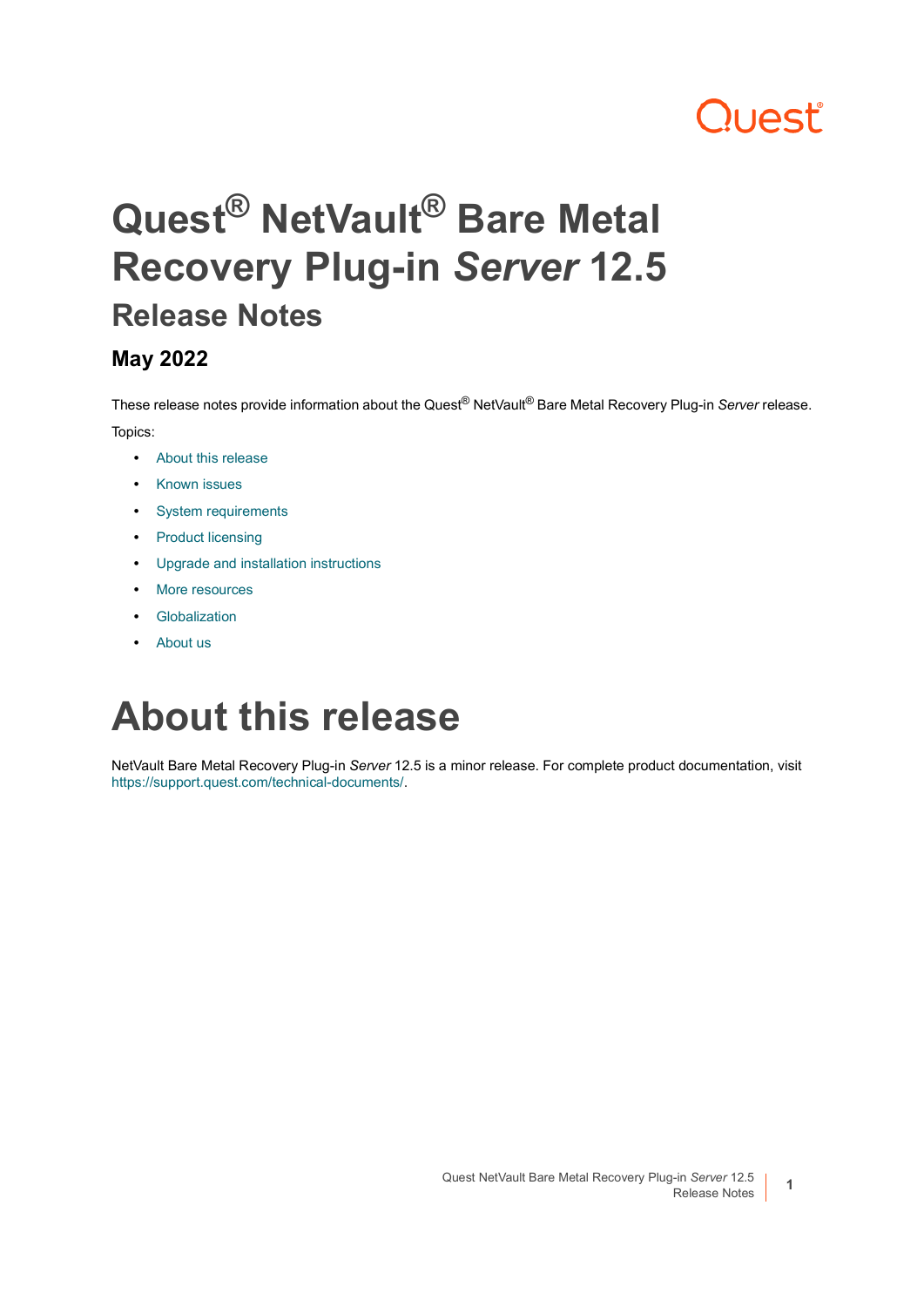# <span id="page-1-0"></span>**Known issues**

The following is a list of issues, including issues attributed to third-party products, known to exist at the time of release.

**Table 1. General known issues**

| <b>Known issue</b>                                                                                                                                                                                                                    | <b>Issue ID</b>                                    |
|---------------------------------------------------------------------------------------------------------------------------------------------------------------------------------------------------------------------------------------|----------------------------------------------------|
| NetVault Backup Server only backs up the selected partitions when the Disk Raw Mode option<br>is enabled. If only a few partitions are selected with the Disk Raw Mode option enabled, only<br>the selected partitions are backed up. | DNBMR-434<br>(17712,<br>VOG-173)                   |
| <b>Workaround:</b> Select the entire disk for backup before selecting <b>Disk Raw Mode</b> .                                                                                                                                          |                                                    |
| NOTE: If the entire disk is selected but some of the partitions are crossed out and the Disk Raw<br>Mode option is enabled, the entire disk is backed up. You cannot exclude partitions when the<br>Disk Raw Mode option is enabled.  |                                                    |
| Cannot restore Virtual Machine Disk (VMDK) Images concurrently.                                                                                                                                                                       | <b>DNBMR-523</b><br>(17801,<br><b>VOG-95)</b>      |
| Cannot restore a VMDK Image to a shared network drive.                                                                                                                                                                                | DNBMR-524<br>(17802,<br>VOG-96)                    |
| The plug-in does not support Plug-in Offline Client for Linux backup and restore jobs that use<br>NetVault SmartDisk as a target.                                                                                                     | DNBMR-1015,<br><b>DNBMR-1096</b><br>(28860, 32464) |

## <span id="page-1-1"></span>**System requirements**

Before installing NetVault Bare Metal Recovery Plug-in *Server* 12.5, ensure that your system meets the requirements outlined in the *Quest NetVault Backup Compatibility Guide* available at [https://support.quest.com/technical-documents.](https://support.quest.com/technical-documents)

### **Upgrade and compatibility**

For complete supported-platform information, see the *Quest NetVault Backup Compatibility Guide*.

# <span id="page-1-2"></span>**Product licensing**

To obtain the license key for your NetVault Backup Server environment, determine the NetVault Machine ID of your main NetVault Backup Server. Also identify the machine IDs of any clients running application plug-ins, such as Oracle, MySQL, PostgreSQL, SQL Server, and Exchange.

You can use the NetVault Configuration Wizard to install the product license keys. Alternatively, you can install the license keys from the Manage Clients page.

- **•** [Obtaining a machine ID](#page-2-1)
- **•** [Installing a license key using the configuration wizard](#page-2-2)
- **•** [Installing a license key from the Manage Clients page](#page-2-3)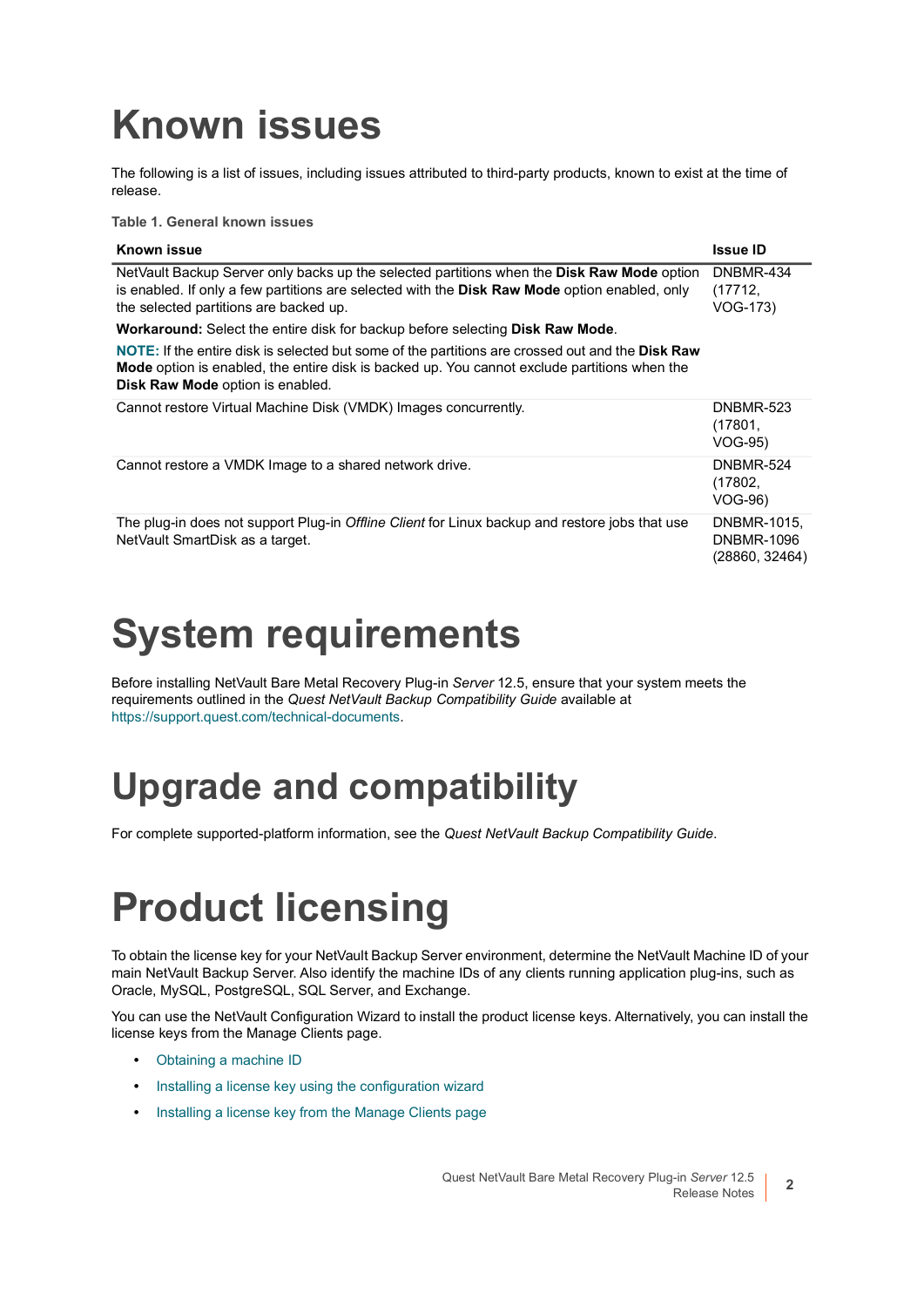# <span id="page-2-1"></span>**Obtaining a machine ID**

- 1 Start the NetVault Backup WebUI.
- 2 In the Navigation pane, click **Manage Clients**.
- 3 In the **NetVault Backup Clients** list, select the applicable machine, and click **Manage**.
- 4 On the **View Client** page, note the machine ID exactly as it is displayed in the **Client Summary** table.

#### <span id="page-2-2"></span>**Installing a license key using the configuration wizard**

- 1 In the Navigation pane, click **Guided Configuration**.
- 2 On the **NetVault Configuration Wizard** page, click **Install Licenses**.
- 3 In the **NetVault Backup Clients** list, select the applicable machine, and click **Next**.
- 4 In the **Enter the license key string** box, type or copy and paste the license key, and click **Apply**. After the key is applied successfully, a message is displayed.

#### <span id="page-2-3"></span>**Installing a license key from the Manage Clients page**

- 1 In the Navigation pane, click **Manage Clients**.
- 2 In the **NetVault Backup Clients** list, select the applicable machine, and click **Manage**.
- 3 On the **View Client** page, click **Install License**.
- 4 In the **Install License** dialog box, type or copy and paste the license key, and click **Apply**. After the key is applied successfully, a message is displayed.
- 5 To dismiss the dialog box, click **Close**.

## <span id="page-2-0"></span>**Upgrade and installation instructions**

- **•** Upgrading to NetVault Bare Metal Recovery Plug-in *Server* v4.0 or later requires that you upgrade NetVault Bare Metal Recovery Plug-in *Offline Client* to v6.0 or later to perform backups and restores. You must also re-create all backup and restore jobs. (DNBMR-771, 18049)
- **•** For upgrade and installation instructions, see the *Quest NetVault Bare Metal Recovery User's Guide*.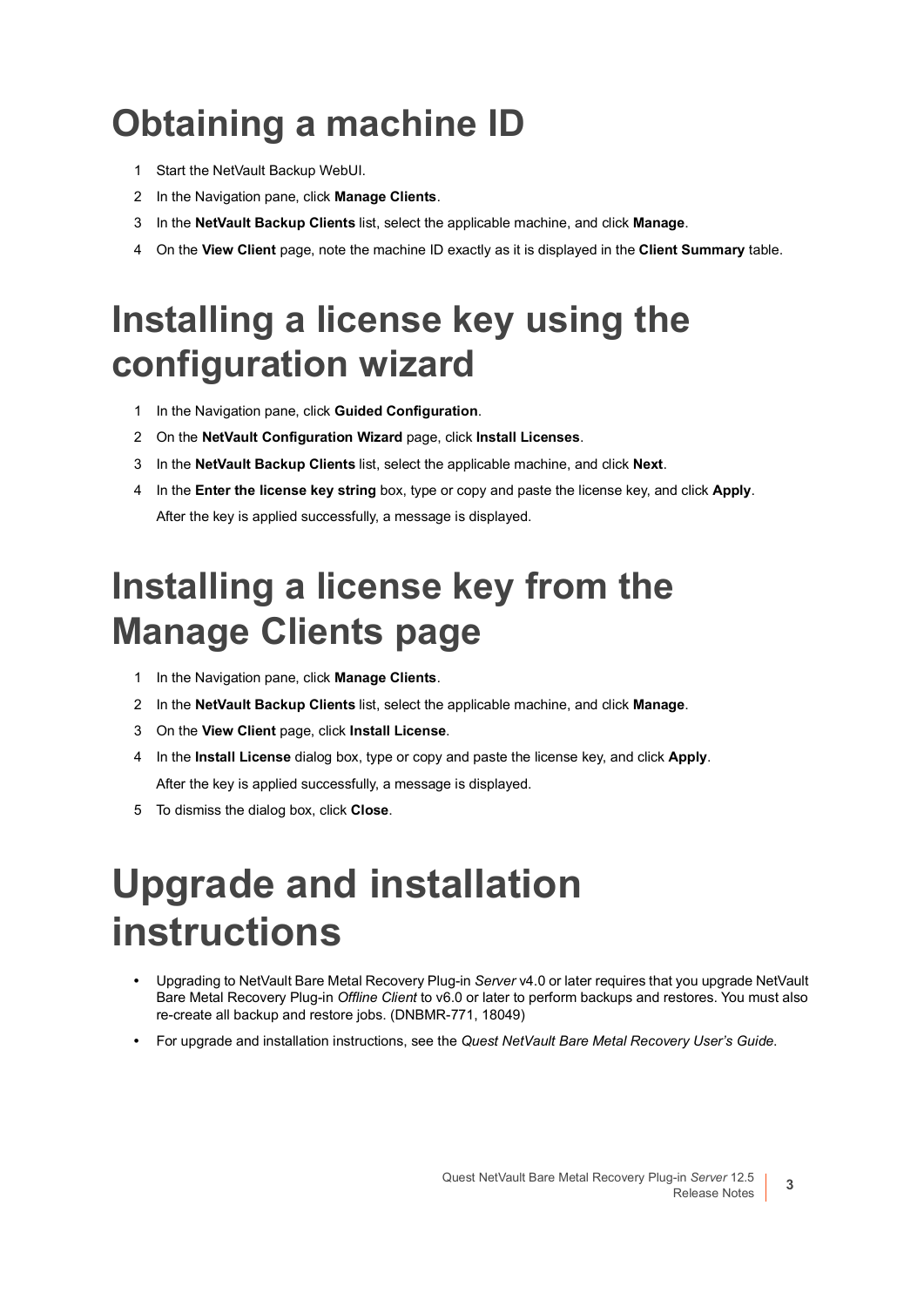### <span id="page-3-0"></span>**More resources**

Additional information is available from the following:

- **•** [Online product documentation](https://support.quest.com/technical-documents/)
- **•** [NetVault community](https://www.quest.com/community/products/netvault/)

# <span id="page-3-1"></span>**Globalization**

This section contains information about installing and operating this product in non-English configurations, such as those needed by customers outside of North America. This section does not replace the materials about supported platforms and configurations found elsewhere in the product documentation.

This release supports any single-byte or multi-byte character set. It supports simultaneous operation with multilingual data. This release is targeted to support operations in the following regions: North America, Western Europe and Latin America, Central and Eastern Europe, Far-East Asia, Japan.

The release is localized to the following languages: Chinese (Simplified), French, German, Japanese, Korean.

# <span id="page-3-2"></span>**About us**

Quest provides software solutions for the rapidly-changing world of enterprise IT. We help simplify the challenges caused by data explosion, cloud expansion, hybrid datacenters, security threats, and regulatory requirements. We are a global provider to 130,000 companies across 100 countries, including 95% of the Fortune 500 and 90% of the Global 1000. Since 1987, we have built a portfolio of solutions that now includes database management, data protection, identity and access management, Microsoft platform management, and unified endpoint management. With Quest, organizations spend less time on IT administration and more time on business innovation. For more information, visit [www.quest.com](https://www.quest.com/company/contact-us.aspx).

#### **Technical support resources**

Technical support is available to Quest customers with a valid maintenance contract and customers who have trial versions. You can access the Quest Support Portal at [https://support.quest.com.](https://support.quest.com)

The Support Portal provides self-help tools you can use to solve problems quickly and independently, 24 hours a day, 365 days a year. The Support Portal enables you to:

- **•** Submit and manage a Service Request.
- **•** View Knowledge Base articles.
- **•** Sign up for product notifications.
- **•** Download software and technical documentation.
- **•** View how-to-videos.
- **•** Engage in community discussions.
- **•** Chat with support engineers online.
- **•** View services to assist you with your product.